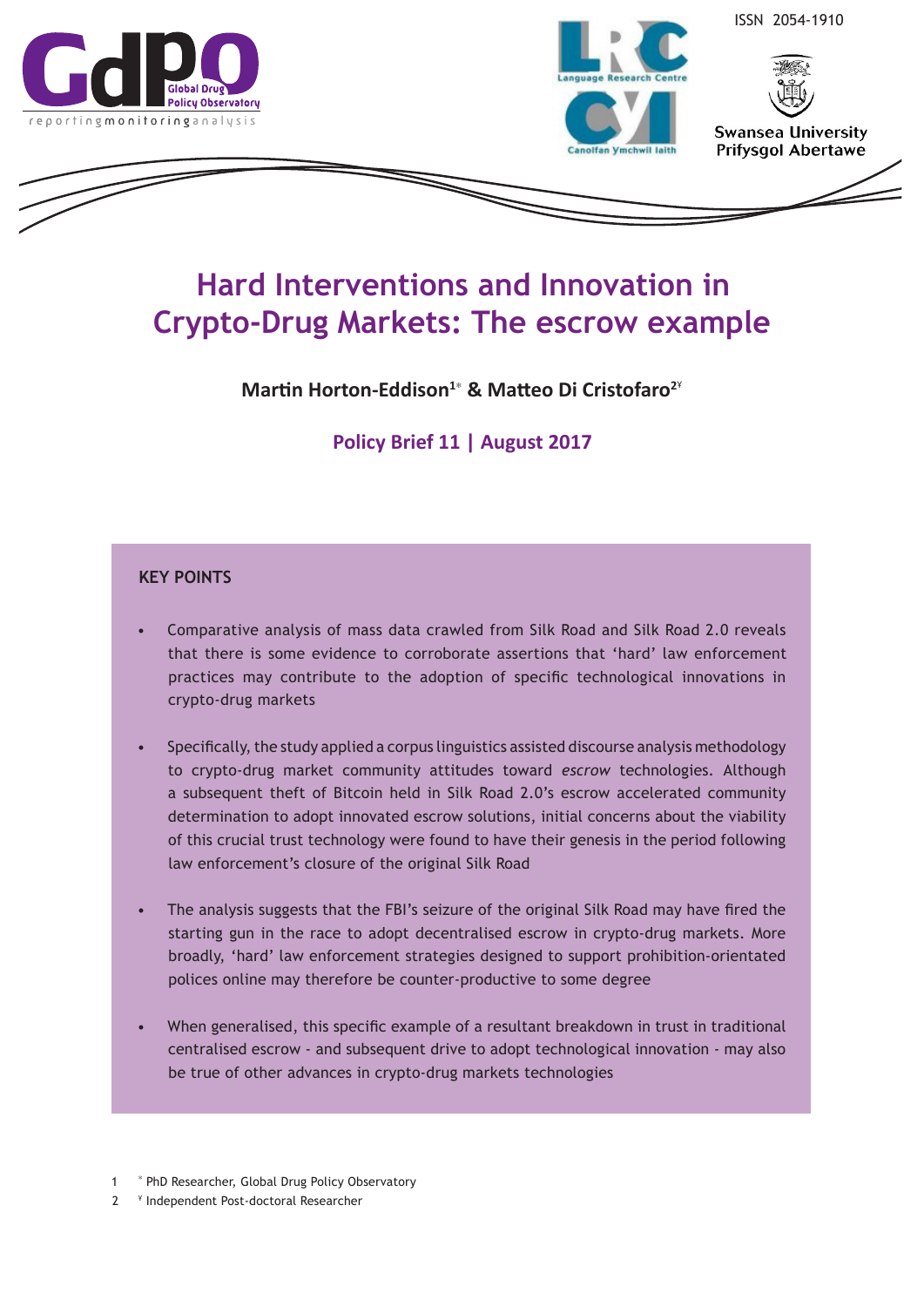## **INTRODUCTION**

Recent literature has produced a discourse of growing orthodoxy that short-term 'hard' law enforcement operations aimed at closing or seizing Crypto-Drug Markets (CDMs) serve only to drive medium to long-term CDM technological innovations in response. For instance, Mountenay, Griffiths, and Vandam suggest that 'police takedowns act as a catalyst for new security developments.'1 Buxton and Bingham state that 'the effect of enforcement activities on the Dark Net has been to fragment and diversify drug markets, while catalysing innovation in security.'<sup>2</sup> *Prima face*, the orthodox view makes common sense, but it does not account for the effects of other events, such as scam events. If the emerging orthodoxy is to be held as fact, it must be investigated empirically.

This policy brief is intended to test the core hypothesis that so-called 'hard' law enforcement operations (i.e. site takedowns) are a significant cause for innovation of CDM technologies. Because the recent shift away from centralised escrow - toward decentralised escrow – represents a key CDM technological innovation direction,<sup>3</sup> CDM community attitudes to escrow innovation provide the study's dependent variable. Accordingly, the two independent variables are (i) the FBI's take-down of Silk Road 1.0, and (ii) the later Silk Road 2.0 transaction malleability scam. This brief therefore presents an analysis of user attitudes to escrow systems in a pair of given CDMs in the periods before, and after, the FBI's closure of Silk Road, and also accounts for the effects of the scam event. Escrow was chosen because, as a principal CDM trust technology, it is central to all market transactions, has evolved significantly since Silk Road, and at the time of writing, four of the five most popular CDMs now accommodate decentralised escrow.4

In order to provide the data required to measure the effect of the independent variables on the dependent, a Corpus Linguistics Assisted Discourse Analysis (CLADA) methodology was designed and operationalised. This facilitated a systematic comparative analysis of vast data sets from two key historic markets large data snapshots from the original Silk Road (SR1), and Silk Road 2.0 (SR2). The methodology is discussed in detail in the accompanying [Situation Analysis.](http://www.swansea.ac.uk/media/EscrowMethodologicalSA110717.pdf)<sup>5</sup> To summarise the approach; changes in attitude to escrow were measured by contextual analysis of all instances of the term *escrow* in chat fora on both sites, yielding a data bank in excess of 70,000 escrow-related results, discussed in more detail in the results section.

Summarily, the study found that in the case of CDM escrow innovation, hard law enforcement operations contributed to the *initiation* of community discussions in favour of incorporating external escrow innovations in future CDMs. However, it should be noted that although the FBI's seizure of the original Silk Road may have fired the starting gun in the race towards adoption of decentralised escrow, innovation attitudes were further embedded and sustained in response to the second independent variable, that of Silk Road 2.0 exit scam. The study acknowledges that generalizability is limited by the analysis of just two case studies, and indeed one specific technology. Caveats notwithstanding, analysis of the data largely supports the law enforcement –innovationcatalyst thesis. The evidence suggests that hard law enforcement interventions *can* inaugurate innovation attitude shifts in CDM communities. But, they are not *entirely* responsible: market forces, most notably scams which result in the loss of cryptocurrency, can also contribute to nurturing a sustained shift toward innovation adoption.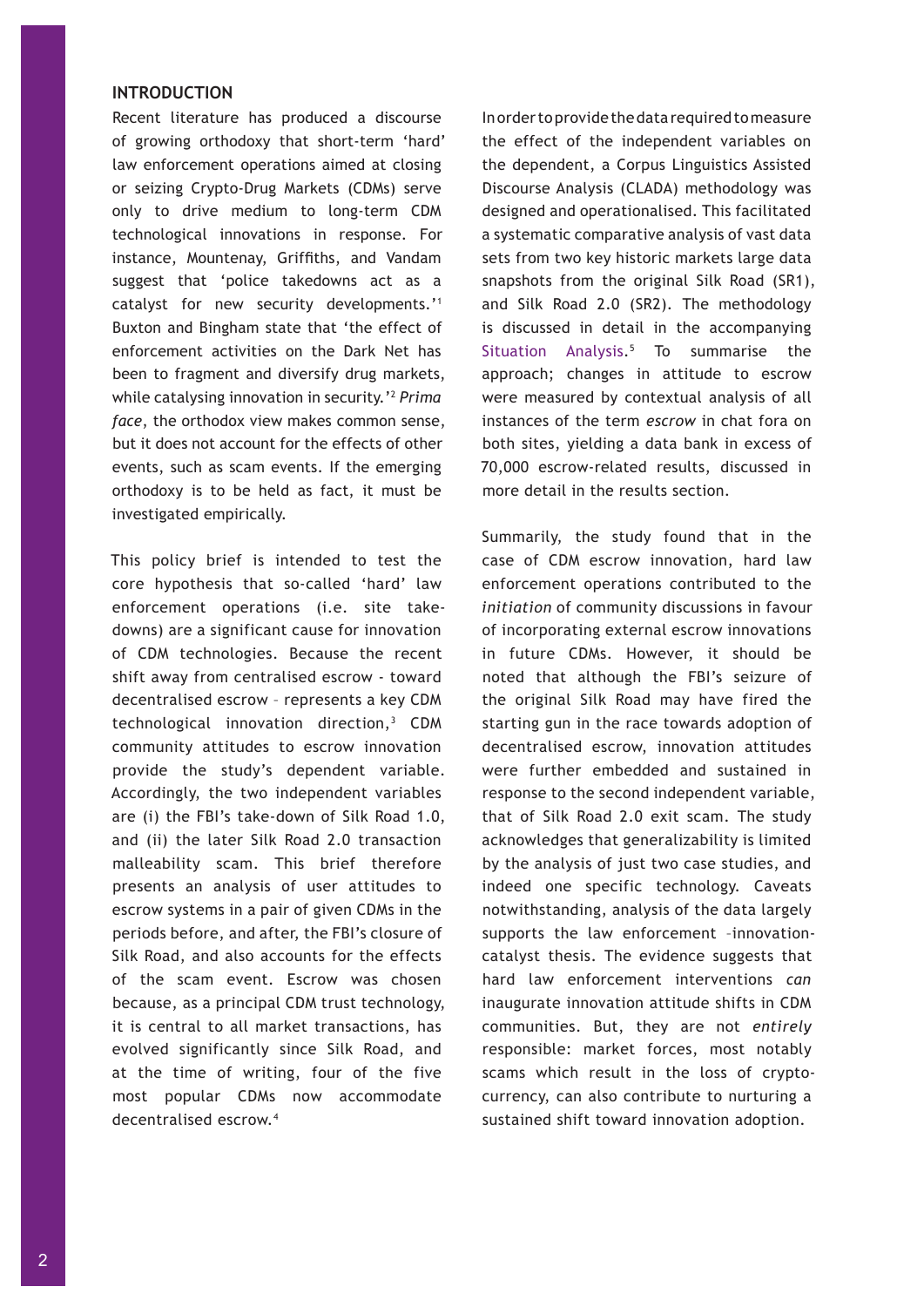## **BACKGROUND TO TRUST IN CDMS**

The prohibition dominated approach to nonmedical and non-scientific use of certain psychoactive substances is a long-standing feature of international drug policy, but the trade in drugs online is a relatively new feature. Historic interventions by state and international law enforcement agencies against online drug transactions on the clearnet, combined with the increasingly de-anonymised nature of the internet in general, have driven the online drug trade underground, into cryptographically obscured spaces on the darknet. The oft-cited case of one such marketplace, the Silk Road website, and its subsequent closure has attracted the attention of law enforcement communities around the world; CDMs are now a limited but growing feature of drug policy literature and law enforcement considerations.

Engaging in the purchase or sale of goods in any online environment involves a significant element of trust because parties likely do not know, or ever meet, each other in the real world. This situation is further complicated in CDMs which depend on anonymising technologies, and which operate extrajudicially, often dealing in illegal or illicit goods. Compared with legitimate online commerce, illegality therefore increases the potential

Figure 1.0

scam.' CDM transactions therefore require three key areas of trust: trust between buyer and seller, trust that law enforcement can be evaded, and trust in the website to host the transaction honestly. This paper's analysis of the data shows that until its closure in October 2013, SR1 appeared to have the trust of its community. A combination of anonymising browser technologies (TOR), the use of the semi-obscured crypto-currency (Bitcoin), and transactional trust technologies (escrow) led to a widely-held belief that the site was largely impenetrable to law enforcement (LE), and that the site's intentions toward both buyers and vendors were honest. The website was therefore trusted to provide an escrow service – to act as an arbiter – and the escrow system was trusted in turn to adequately mitigate risk between buyer and vendor.

#### **ESCROW**

**In its purest form, escrow simply means a deed held in trust by a third party until a further condition is satisfied. In CDM transactions, the further conditions are ordinarily limited to the delivery of the drugs from the vendor to the buyer. The SR1 escrow system is illustrated in Figure 1.0:**

for intervention by law enforcement, with significant risk to both parties eroding the trust in the transaction process itself. Finally, all parties must trust that the CDM is capable of mediating the transaction in an environment secured against law enforcement activities, and that will not intentionally involve itself in defrauding either party – known as an 'exit



## **Silk Road 1.0 Escrow System**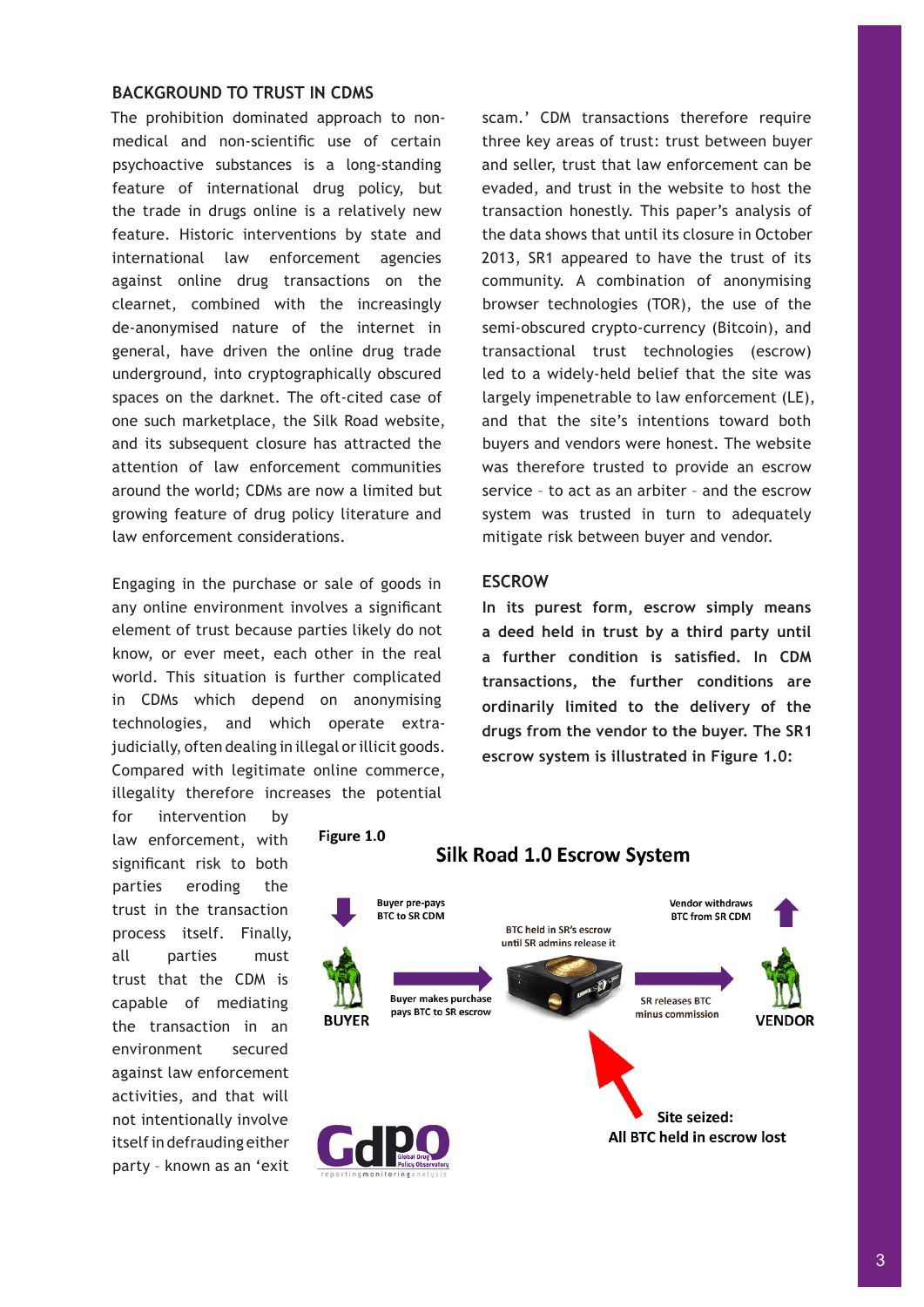Since their inception, the most popular payment currency used on CDMs has been Bitcoin (BTC), one of a host of cryptocurrencies. BTC operates on the general bitcoin protocol. Payment using BTC is ordinarily managed through an escrow system which provides buyers and vendors with security and confidence<sup>6</sup> in the validity of transactions. In the case of SR1, escrow operations were *centralized*, i.e. monies were held by Silk Road itself until both parties (vendor and buyer) had agreed that all conditions of the transaction had be met to the satisfaction of both the vendor and the buyer (see figure 1.0). On SR1 and (eventually) SR2, the escrow process operated as such: the purchaser clicked to buy an item/s, BTCs were transferred from purchaser's Bitcoin 'wallet' and into trust (the website's wallet), the vendor then dispatched the product, upon receipt of the goods the purchaser then informed the site, and funds were transferred from the CDM wallet to the vendor, minus the CDM's commission. In this way, centralised escrow was employed to mitigate counterparty risk<sup>7</sup> by ensuring that transactions were fully completed to all parties' satisfaction.<sup>8</sup> Throughout the transaction process, the risk of buying and selling anonymously was mitigated by trust in the systemic processes, and in the administrators of the CDM. Indeed, as one user in the data suggested '…the beauty of escrow is that you don't have to trust them [vendors] I often try out new vendors, they are usually eager to impress you with their wares and service.' (For a selection of other quotes on usage of escrow see Appendix 2).

However, the seizure - and subsequent closure - of SR1 by the FBI in October 2013 resulted in the loss of \$3.6million of site users' BTC pending sign-off in escrow. The centralised nature of the SR1 escrow process had therefore resulted in the loss of users' money in this instance; the very thing that it was designed to prevent in normal operations. As such, we can perceive of centralised

escrow as a technical vulnerability, a point of failure in the traditional CDM model. By contrast, today's CDMs are moving rapidly toward total decentralisation; and this includes moves toward multisig escrow. For a detailed explanation of decentralised multisig escrow, see Horton-Eddison *[Updating Escrow:](http://www.swansea.ac.uk/media/HortonEddisonGDPOMultiSigEscrowSA.pdf)  [Demystifying the CDM multisig process](http://www.swansea.ac.uk/media/HortonEddisonGDPOMultiSigEscrowSA.pdf).*<sup>9</sup> The subsequent move toward adoption of these innovations by CDM communities correlates with the identified attitudinal shift toward decentralised escrow following the events described in this paper. As such, to identify the genesis of decentralised escrow adoption attitudes on CDMs specifically, provides some utility to those who wish to identify the origins of CDMs' adoption of other technological innovation more broadly.

#### **METHODOLOGY**

The analysis evidences large-scale communicative and social profiling of transactional behaviour in crypto-drug markets. The study utilised publically available data previously crawled from the original Silk Road, (SR1) and the subsequently launched Silk Road 2.0 market (SR2).<sup>10</sup> A bespoke Corpus Linguistics Assisted Discourse Analysis (CLADA) methodology was employed to analyse the data. This enabled the location of user perceptions of escrow on both sites (SR1 & SR2). This policy brief is associated with an accompanying GDPO *Situation Analysis*<sup>11</sup> which describes the methodology in greater detail. The methodology paper is available [here.](http://www.swansea.ac.uk/media/EscrowMethodologicalSA110717.pdf) Briefly, the analysis integrated data-centred quantitative methods from Corpus Linguistics, and interpretative qualitative methods from Public Policy. The data was narrowed by application of the search term *escrow* to forum chat data on SR1 and SR2. This generated lists of the fora's most frequently co-occurring terms (collocates<sup>12</sup>). Secondary analysis located these terms in conversations (occurrences<sup>13</sup>). In total, the SR1 data snapshot provided 37,492 mentions of escrow. The SR2 data provided 34,293 total mentions of the escrow.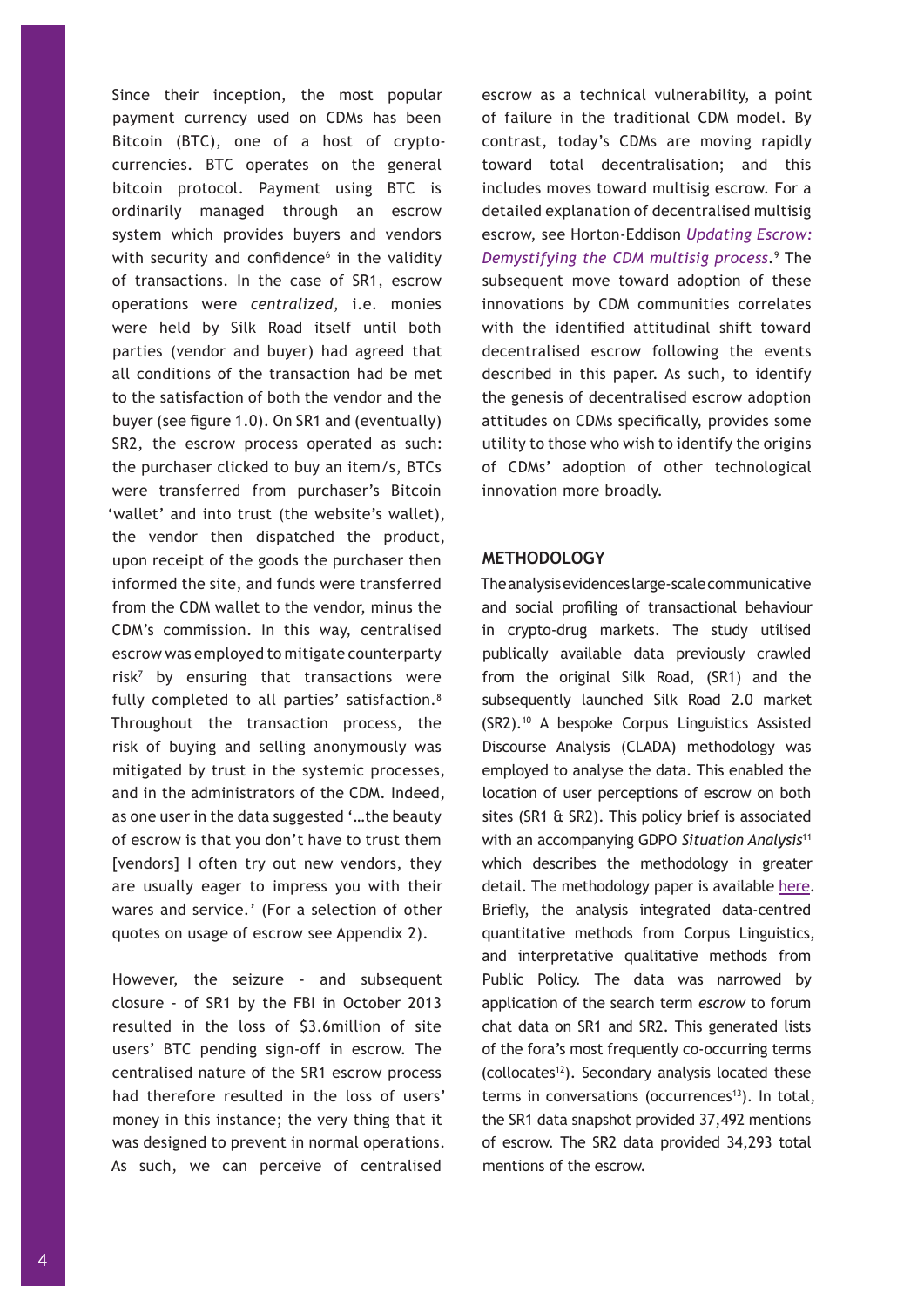Of these, there were 3,493 statistically significant individual collocates of escrow in SR1, and 3,911 in the SR2 data. These were then further sorted into *(de)centralized* and *multisignature* variants. Contextually, collocates were interpreted according to the chronology of historical events, such as the seizure of SR1, the opening of SR2, and the subsequent SR2 scam, described later. *Occurrence* data was used to provide wider context to the collocate data. Using embedded metadata, SR2 data was then further segmented into two tranches; before the major theft of Bitcoin from the site's escrow system (**SR2a**) on 13th February, 2014, and after that event (SR2b).<sup>14</sup> These separations were designed to permit independent assessment of (both vendors' and purchasers') reactions to each event in turn; thereby creating independent variables of the FBI seizure, and the later scam. Any detected shift in the escrow discourse could then be correctly attributed to the distinct events which defined each independent variable. Accordingly, the dependent variable – attitudes to escrow innovation – could be measured with greater accuracy. Finally, general SR1 data was used as a benchmark for normalised community attitudes to escrow before the seizure. Subsequent SR2**a** data provided a body of direct and related reactions to law enforcement's seizure of Silk Road. This SR2a data was drawn from the first months of SR2 operations – immediately after the FBI event, but before the scam event. SR2**b** data provided mixed reactions, which included responses to the closure of SR1, and the SR2 scam. SR2b data was drawn from the period after the scam, and includes the full period to the last day of SR2 operations. Summarily, changing attitudes toward escrow that occur between SR1 and SR2a can therefore be linked to the closure of SR1, and any SR2b shift might be linked to either the scam, the FBI event, or both.

### **RESULTS IN DETAIL**

Generally speaking, the study found that in the broad SR1 data, the words most often collocated with escrow were positive terms associated with encouraging escrow usage; for example, the two most common were *in* and *stay.* More broadly, of the top one hundred collocates on SR1, there are few instances of words used in negative discourses referring to escrow, with the overwhelming majority positively encouraging its use. General trust in escrow throughout the lifespan of SR1 might therefore be considered high. By contrast, the general SR2 data evidences significant new collocates in the top 100 most often related to escrow. For example, the idea of finalising early (FE), that is, to work outside of escrow and to authorise release of payment from the purchaser to the vendor before the goods are received, climbed from 95th on SR1 to 52nd on SR2. This process was almost universally guarded against in the SR1 data. Similarly, *without*, (to engage in transactions without escrow) climbed to 13<sup>th</sup> on SR2, compared with 112th on SR1. The concept of *opt-out(to opt-out of escrow)* appeared at 64th on SR2 as an entirely new entry, having never appeared in the top one thousand on SR1. More specifically, in the period after the SR2 scam, the SR2b data evidenced a complete breakdown of trust in escrow; the idea of buyer/seller *disputes* appeared *at 82nd* in SR2, also never having appeared in the top one thousand on SR1. The idea to *remove* (escrow from the site) appeared at  $95<sup>th</sup>$  on SR2, up from 515th on SR1. This evidenced increased community discussion about the perceived weakness of escrow in SR2, with concern over its continued viability after the events of SR1 and SR2a. Perhaps most tellingly, *centralized* appeared at 12th in SR2, and *decentralized* at 41<sup>st</sup>. When combined, (de)centralisation represented the most discussed forum topic on SR2. By contrast, neither word appeared in the top one thousand collocates of escrow on SR1 at all. SR2 data therefore evidenced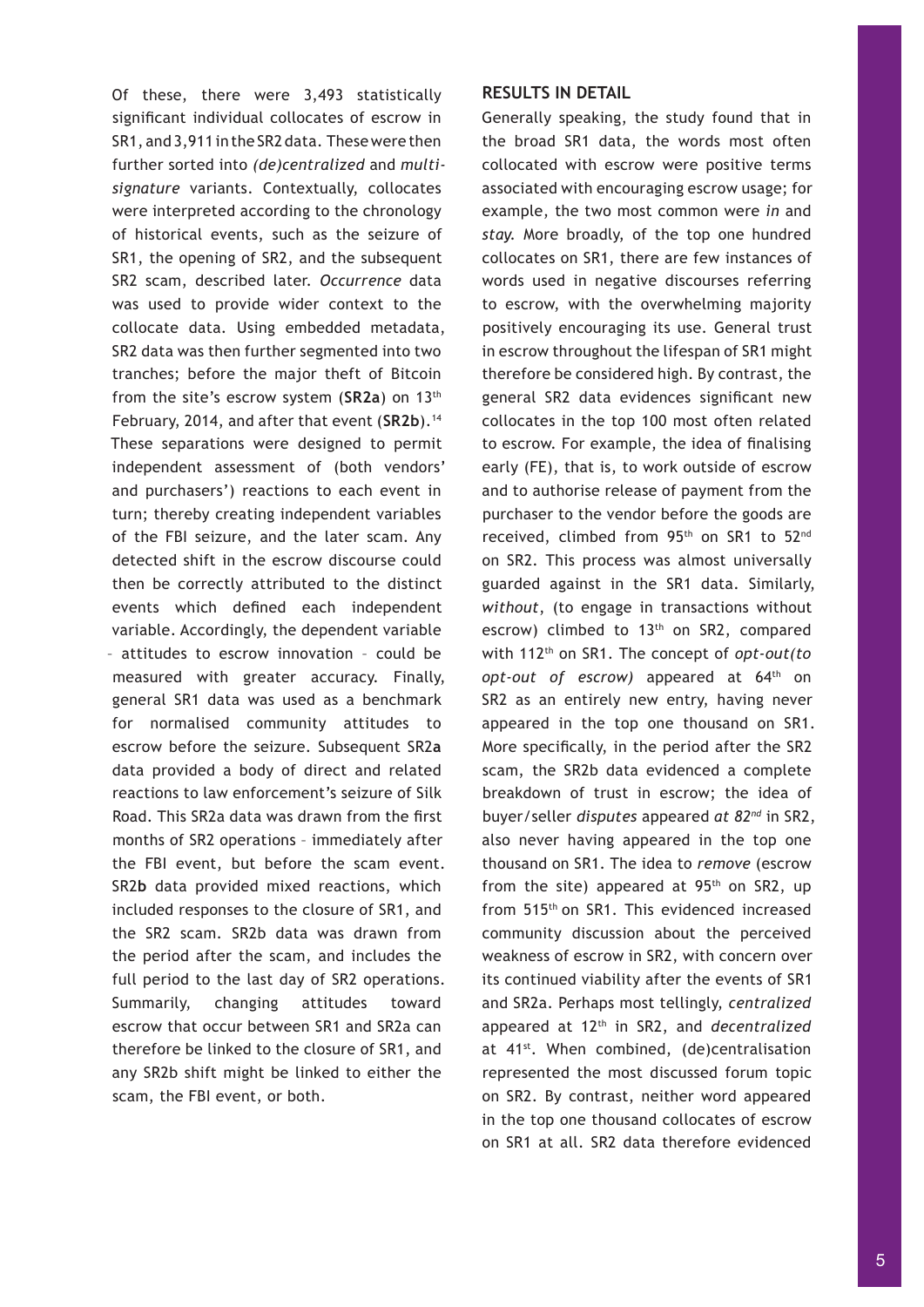a growing consensus toward moving away from centralised site-based escrow to decentralised escrow for future iterations of CDMs. However, these general trends included combined attitudinal shift in response to two key events – the FBI seizure and the BTC scam. To be meaningful for the original question – that of the effect on innovation of siteseizure by law enforcement - the SR2a data was isolated from SR2b data.

As mentioned, the terms *centralized*, *(de) centralized, multi-sig, m*ultisig, *multisignature, or multisignature* did not collocate with escrow on SR1: there was therefore no significant link with *escrow* and any *(de)* centralization discussions (i.e. did not appear in the top one thousand collocates) before the FBI event. This is despite multisig being in development since February 2012, and practical iterations of the technology being publically available for use since August 2013,15 at least two months before the seizure of the SR1 site. Notably, when the SR2a data was isolated from the SR2b data, it was revealed that combined *decentralisation* and *multisig* collocate data appeared among the top five collocates in the period after SR1 was seized. To a certain extent, this may be due to a more general emerging awareness of the new technology over the period. However, the timing of the upswing bears strong correlation to the independent variable chronology. The situation is further clarified when *occurrence* data is included to provide context. To provide just one example, there were 75 unique occurrences of *(de)centralization* of escrow in the SR2a data (after FBI seizure of SR1). This compares with 206 occurrences in the SR2b data (after the scam). It should be noted that SR2a data only occurs over a four month period, and SR2b data occurrences cover the later eight month period. When the SR2a occurrences and the SR2b occurrences are weighted to simulate an equalised time period, the SR2a data accounts for 42%, and the SR2b 58% of

the decentralisation mentions proportionally. This study acknowledges that in general, discussion about new technologies naturally increases as awareness of that technology grows over time, and that this may account for the 16% swing toward decentralization in attitudes in the SR2b data. However, even with these factors considered, the effect of the FBI event appeared to be only slightly smaller than the effect of the subsequent scam event. Acknowledging that the FBI event occurred first, i.e. failure of escrow was novel at that stage, this seems to support to the catalysis thesis. Indeed, although lower in frequency, the SR2a instances may indicate that the FBI's closure of SR1 *instigated* discussions of escrow innovation, even if it appears that it was the scam that *progressed* the normalisation of a decentralisation innovation discourse. (See Appendix 1 for timelines and Appendix 3 for collocate and occurrence examples.)

#### **SUMMARY**

This study shows that instances of trust in centralised escrow were very high in SR1, with very limited criticism of the process, or of the CDM's technology, and with high levels of recommendation and adherence. In SR1, escrow's collocates were found to be generally used in - or linked to - positive discourses/attitudes, and did not include discussion of (de)centralisation or multisig innovation in any significant way. By contrast, general user attitudes to 'traditional' escrow on the SR2 site revealed a significantly less positive discourse. Indeed, when interrogated alongside the occurrence data, the SR2 data demonstrated the emergence of significant doubts in the security of centralised escrow systems in general, and an emerging consensus away from centralised escrow and toward decentralised escrow, and multi-signature systems specifically. Specific contextual analysis of elements of the SR2a occurrence data made notable mention of the FBI, seizure of servers, of servers being compromised, of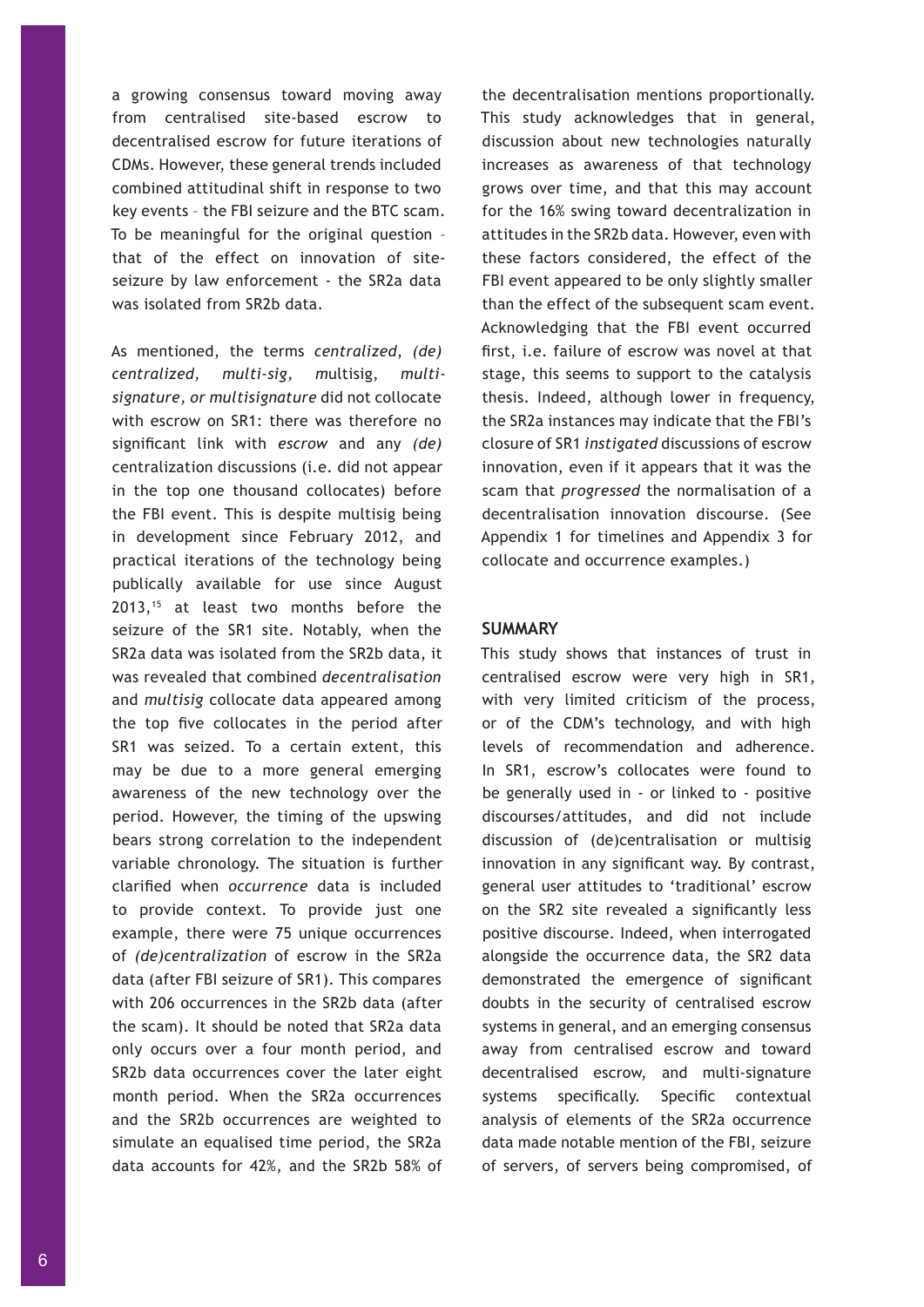shut down, of demise, and of the subsequent requirement for evolution of escrow. Some users even explicitly *hailed* the closure of SR1 because it precipitated innovation of technologies including escrow. Despite a level of escrow technological development occurring outside of the CDM sphere *before* the events measured in this paper, the near-total absence of discussion of these wider developments in the SR1 data is difficult to ignore. It suggests a lack of desire for innovation before the FBI event on SR1. Indeed, that such discussions occurred almost immediately in the SR2a data seems unlikely to be entirely coincidental. Accordingly, the closure of the original Silk Road website in October 2013 can be considered to have fired the starting gun on a technological game of cat and mouse in the CDM sphere - between those who are tasked with enforcing prohibition-orientated drug laws - and CDM users who desire to circumvent them. That said, it is acknowledged that this is just one example drown from timespecific data from just two CDMs. Whilst not definitive, the deteriorating attitudes to centralised escrow on SR2 compared with SR1 provide a salient case study for the effects of 'hard' law enforcement on the dark net. And, when generalized, may evidence a broader comprehensive relationship between hard enforcement strategies and CDM community attitudes to technological innovation in the round.

Summarily, law enforcement takedowns clearly play a catalytic role in innovation, but it is acknowledged that this may not necessarily be the only one. Nevertheless, this study raises questions over the long-term efficacy of 'hard' law enforcement strategies on the dark net, if those actions are intended to curb usage of CDM for drug transactions. The research highlights the potentially counterproductive nature of takedowns in particular. Policy practitioners may therefore ask a recurring question; just as in traditional drug markets, do short-term results, necessarily mean long term successes?

## **ACKNOWLEDGEMENTS**

The authors would like to thank Professor Dave Bewley-Taylor, Director of the Global Drug Policy Observatory, Research Institute of Arts and Humanities, Swansea University, and Professor Nuria Lorenzo-Dus, English Language and Applied Linguistics, Swansea University for comments on earlier drafts of this policy brief. Thanks also for insightful feedback and comments received from the participants of the roundtable on 'Cyber-Trust in Crypto-Drug Markets: Implications for Policy and Policing' held at the International Institute for Strategic Studies,  $4<sup>th</sup>$  April, 2017. $\land$  The authors would also like to thank the CHERISH-DE initiative for supporting this research. Any errors of fact or interpretation remain with the authors.

^ For an account of the event, see Juan Fernandez Ochoa 'Trust in the Crypto-Drug Markets' <http://gdpo.swan.ac.uk/?p=466>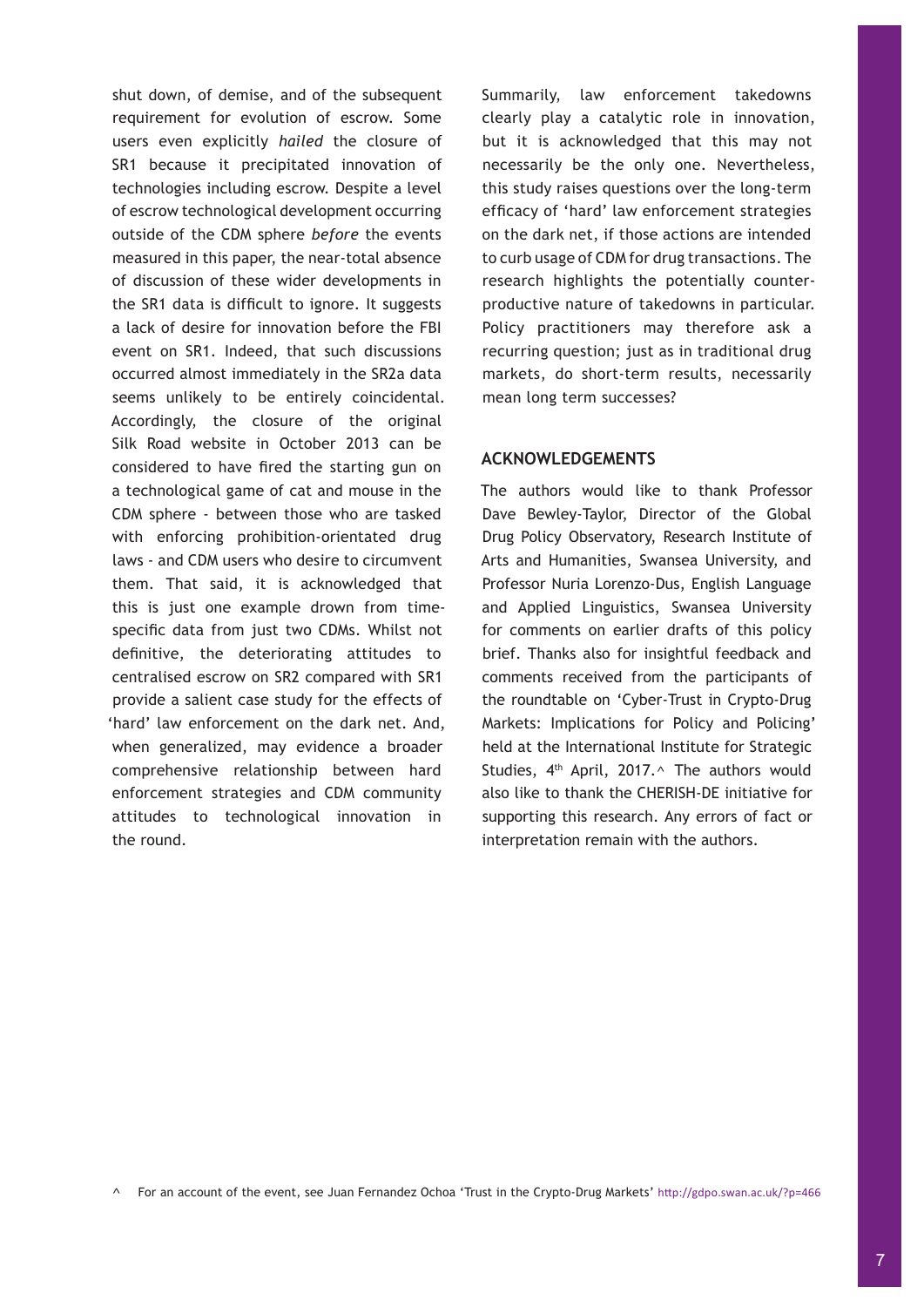## **ENDNOTES**

- 1 Mounteney, J., Griffiths, P. & Vandam, L., *What is the Future of Internet Drug Markets?* in EMCDDA. (eds.) *The Internet and Drug Markets*. Luxembourg: Publications Office of the European Union, 2016. P. 130
- 2 Buxton, J. & Bingham, T., *The Rise and Challenge of Dark Net Markets*, Policy Brief No.7, Global Drug Policy Observatory, January, 2015. P.12
- 3 Greenberg, A., *The Silk Road's Dark Web Dream is Dead*, Security, Wired.com, 14th January, 2016
- 4 Horton-Eddison, M., *Updating Escrow: demystifying the CDM multisig process*, GDPO Situation Analysis, GDPO, Swansea, July, 2017. P.1 Available: <http://www.swansea.ac.uk/media/HortonEddisonGDPOMultiSigEscrowSA.pdf>
- 5 Di Cristofaro, M., & Horton-Eddison, M, Corpus Linguistics on the Silk Road(s): The Escrow Example, GDPO Situation Analysis, June, 2017. Available: <http://www.swansea.ac.uk/media/EscrowMethodologicalSA110717.pdf>
- 6 Aldridge, J. & Décary-Hétu, D., *Cryptomarkets and The Future Of Illicit Drug Markets*, in EMCDDA. (eds.) *The Internet and Drug Markets*. Luxembourg: Publications Office of the European Union, 2016. P. 25
- 7 Böhme, R., Christin, N., Edelman, B., & Moore, T., *Bitcoin: Economics, Technology, and Governance*, Journal of Economic Perspectives, Vol. 29, No. 2, Spring, 2015. P. 223
- 8 Soska, K. & Christin, N., *Measuring the Longitudinal Evolution of the Online Anonymous Marketplace Ecosystem*, Presented at the 24<sup>th</sup> USENIX Security Symposium, Washington D.C., 12-14<sup>th</sup> August, 2015
- 9 Horton-Eddison, M., *Updating Escrow: demystifying the CDM multisig process*, GDPO Situation Analysis, GDPO, Swansea, July, 2017 Available: <http://www.swansea.ac.uk/media/HortonEddisonGDPOMultiSigEscrowSA.pdf>
- 10 Data mirrored by Gwern Branwen (pseudonym), available in raw form here: https://www.gwern.net/DNM%20archives
- 11 Di Cristofaro, M., & Horton-Eddison, M, Corpus Linguistics on the Silk Road(s): The Escrow Example, GDPO Situation Analysis, June, 2017. Available: <http://www.swansea.ac.uk/media/EscrowMethodologicalSA110717.pdf>
- 12 *'Collocates'* other words which appear with / alongside the escrow occurrence. Collocates are ranked in order of log-likelihood value, a process which is explained in further detail in the other paper.
- 13 *'Occurrences'* (bits of text) where escrow occurs (con)textually (snippets of posts)
- 14 For a detailed timeline of these events, see Appendix 1
- 15 O'Brien, W., *How 2014 Became the Year of Multisig*, Coindesk, 29th December, 2014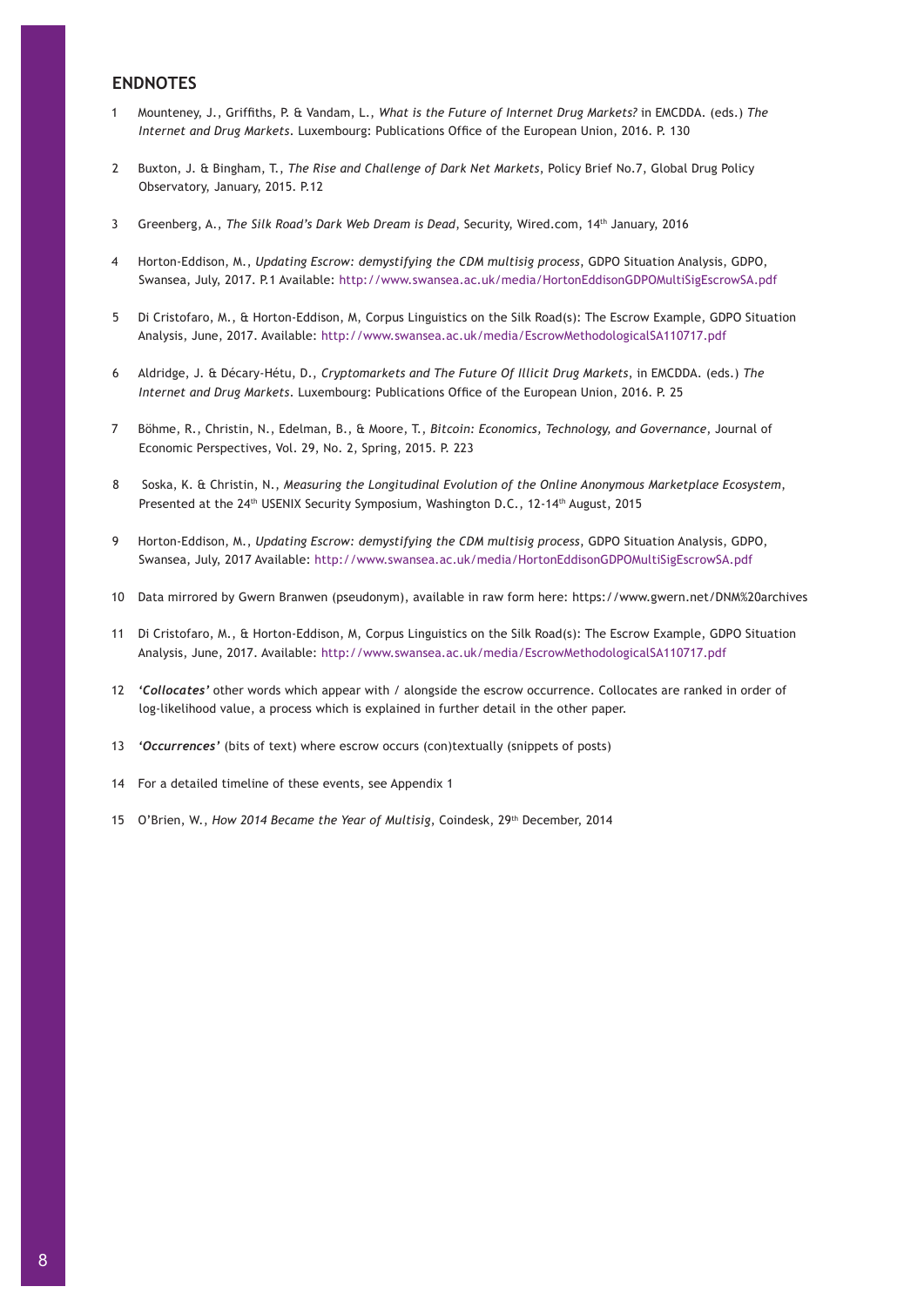## **APPENDIX 1**

## **Timeline of Events**

February, 2011: Silk Road 1.0 (SR1) opens February, 2012: BIP16 is passed, paving the way for multisig escrow October, 2013: Silk Road 1.0 (SR1) seized and closed by FBI, loss of at least \$3.6million of users' Bitcoin held in escrow 6th November, 2013: Silk Road 2.0 (SR2) opens 13th February, 2014: SR2 Escrow compromised, loss of \$2.7million 6th November, 2014: SR2 closed under Operation Onymous

## **Data Timelines**

**SR1** data captured on 3rd November, 2013, covers entire SR site on day of seizure, including historic forum entries SR2 data captured 4<sup>th</sup> November, 2014, covers entire SR2 from November 2013 to 4<sup>th</sup> November 2014 SR2a November, 2013 to 12<sup>th</sup> February, 2014 **SR2b** 14th February to 6th November, 2014

## **APPENDIX 2**

## **Multi-Signature Escrow**

## **a) Collocate Findings (SR2)**

Despite not appearing at all as a notable collocate of escrow in the SR1 data, multi-signature variants appear prominently in overall SR2 data, providing some of the most often associated collocates: Multi-sig  $(8<sup>th</sup>)$ , Multisig  $(9<sup>th</sup>)$ , Multi-Signature  $(47<sup>th</sup>)$ , and Multisignature  $(149<sup>th</sup>)$ . If combined in to one search term, these four variations would appear in the top 3 most associated collocates of escrow in SR2 – compared with nowhere in the top 1000 collocates in SR1 data.

## **b) Occurrence Examples (SR2a)**

"Off the sites is the way to go in my opinion… use native Bitcoin multisig escrow so there is only 1 party in the 3 way escrow. This means that even if the FBI takes servers they can't get any money." *1st December, 2013*

"…simply the fact that the escrow mechanism is multi-sig that reduces the risk of bitcoin loss in the event of **server seizure** … Or is there something more specific about this PHP based market web-site that you can share with us all?" *9th December, 2013*

"AFAIK , SR2 is not using multi-sig escrow or any techniques to prevent hackers ( or themselves ) from stealing all escrows or balances." *6th December, 2013*

"Do not lose hope there is an ideal solution that will eventually come together: 1. A Tor-based multisig escrow site — The ease of using Tor without the risk of being robbed." *9th December, 2013*

"…vendors would post drug listings and independent escrow agents could provide cryptographically secure 2 of 3 multisignature escrow. All we need is bitcoin clients and services that provide easy support for multisignature transactions. You can't DOS a decentralised site since it is split in many parts across many people 's computers, the users themselves. There are **no servers to seize.**" *17th December, 2013*

"This is how we grow as a community …In all seriousness though I think multisig escrow in off market wallets is a good solution." *8th January, 2014*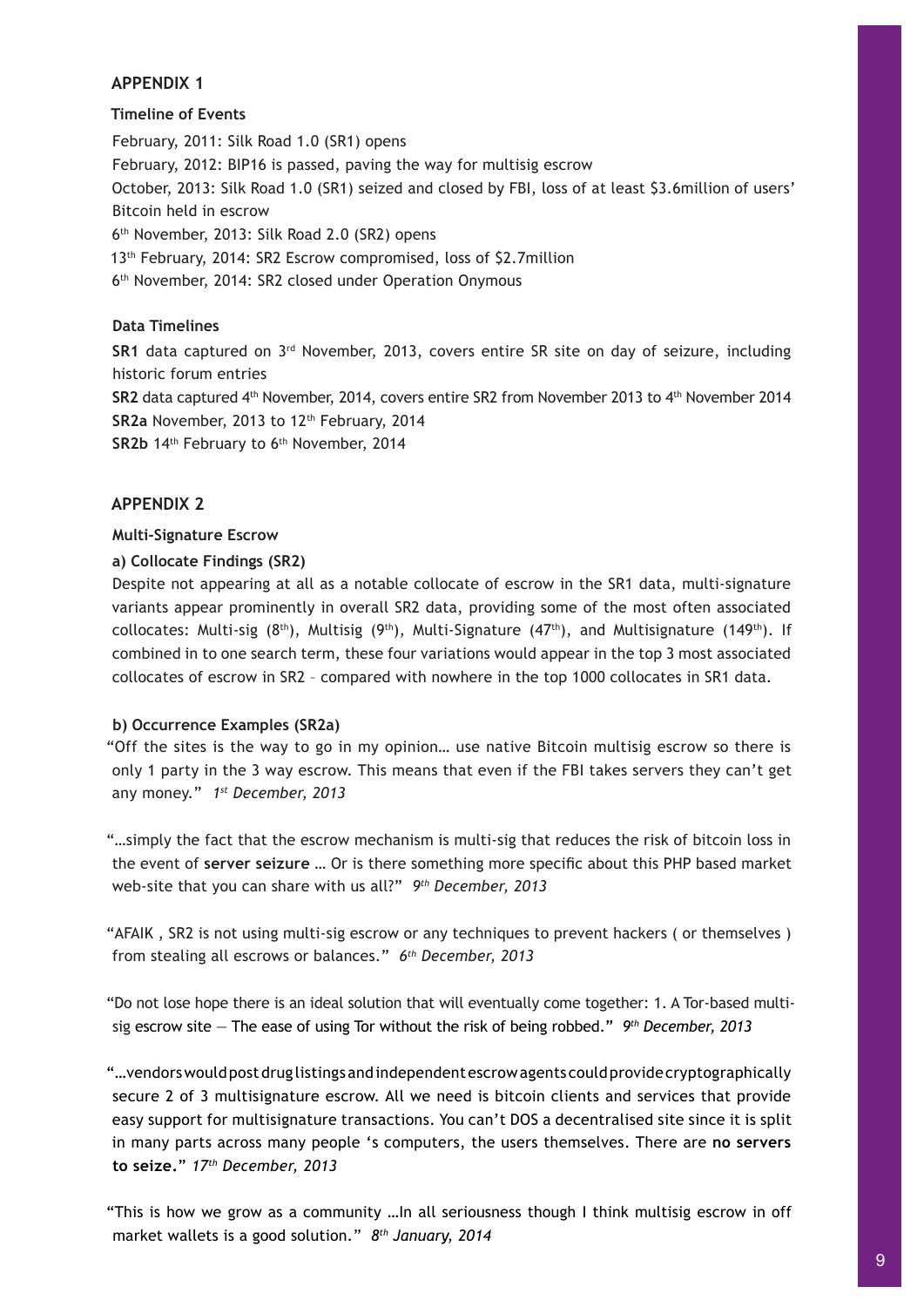## **APPENDIX 3**

## **(de)Decentralised**

## **a) Collocate Findings (SR2)**

In relation to escrow, *Centralized* appears at 12<sup>th</sup>, and *decentralized* is 41<sup>st</sup> in the SR2 data. Notably, neither word appears in the top 1000 collocates of escrow on SR1. If (de)centralised data is combined with multisig data, they represent the most frequent of any association with escrow in SR2 data.

## **b) Occurrence Examples (SR2a)**

"Escrow could be decentralized too with a similar system or the federated feedback system could allow trust relationships." *10th November, 2013*

"The solution is decentralized Escrow away from the main forum/site. That way when the site is compromised [by LE] the independent escrow agents are not, and still have your money… people should really start thinking about that." *17th November, 2013* 

"What we really need is a market place with a decentralized escrow system. That means the escrow funds are distributed across a multitude of trusted accounts." *6th December, 2013*

"Escrow is a great system for protecting buyers in a stable marketplace, but with all this uncertainty it really puts an unfair burden on vendors. Perhaps i2p with decentralized escrow really is the best way to go..." *12th December, 2013*

"You don't need a centralized trusted party to implement escrow, escrow can be decentralized or done away with in general (as it is actually close to worthless). You also don't need a trusted third party to remove malicious users, you can let people ignore users that they don't like." *17th December, 2013*

"a good thing SR got shut down in the end. It reminded us not to be complacent or lightheaded. The void its demise left was filled in little time by numerous uprising contenders. Hell, some are even experimenting using other technologies... Centralized escrow evolved into wallet to wallet transactions, the demise of SR made it very clear that this phenomenon [CDMs] would never stop." *4th February, 2014*